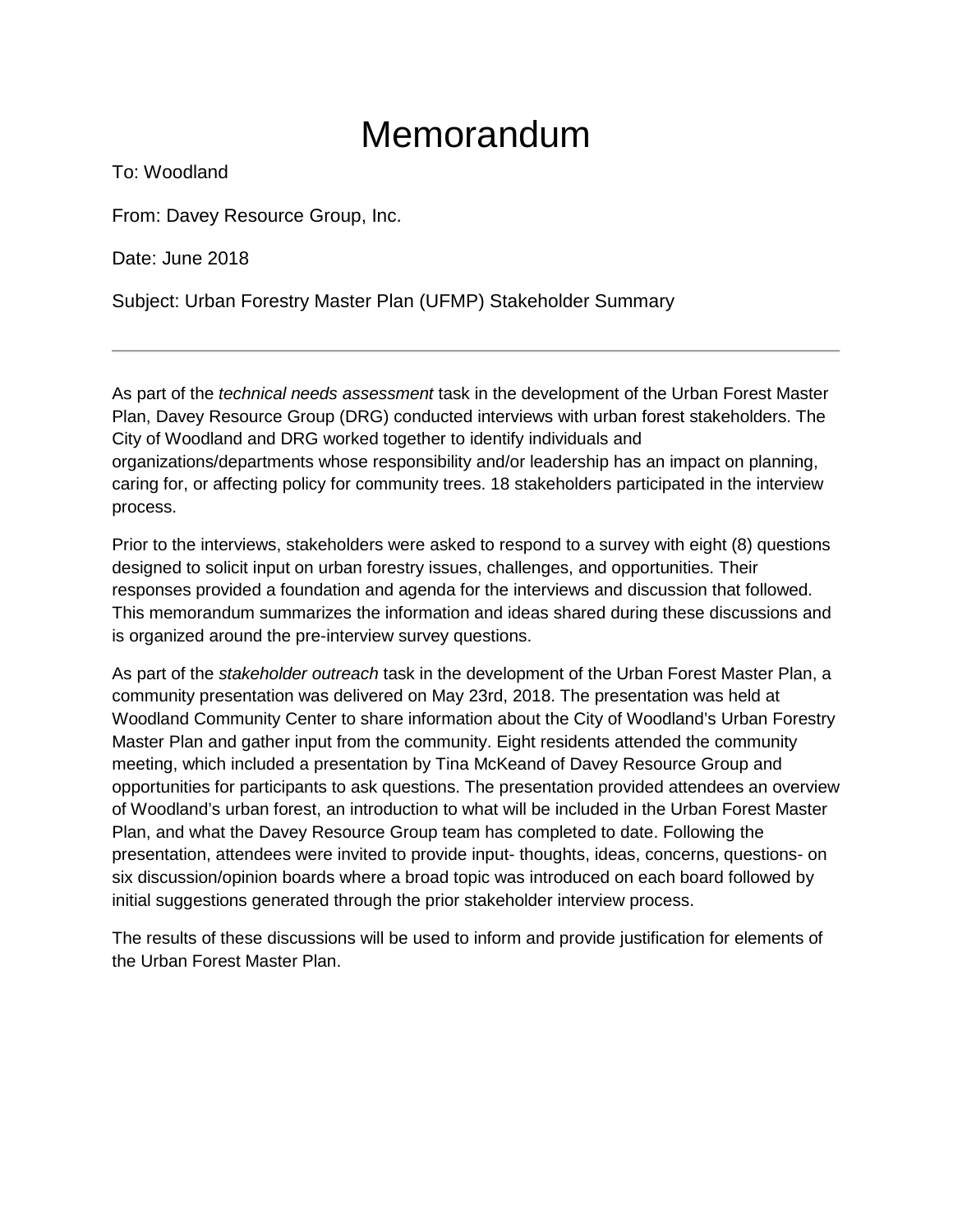## Stakeholder Interviews

### **TABLE 1: Participants in urban forestry interviews.**

| <b>Interview</b><br><b>Session</b> | Name(s)                                                                                       | <b>Titles/Organization</b>                                                                                                                             | <b>Urban Forestry Role</b>                                                                                                                                              |
|------------------------------------|-----------------------------------------------------------------------------------------------|--------------------------------------------------------------------------------------------------------------------------------------------------------|-------------------------------------------------------------------------------------------------------------------------------------------------------------------------|
| Session #1<br>01/29/18             | David Wilkinson                                                                               | <b>Woodland Tree Foundation</b>                                                                                                                        | President of Woodland Tree Foundation<br>leads the all-volunteer group to plant<br>and care for Woodland trees.                                                         |
| Session #2<br>01/30/18             | Jon-Paul Valcarenghi<br>Rashid Ali                                                            | Urban Forest Subcommittee for<br>Parks and Recreation Commission                                                                                       | The Subcommittee receives regular<br>updates from city staff, provides input<br>and fields community inquiries about the<br>urban forest.                               |
| Session #3<br>01/30/18             | Reyna Pinon<br>Ken Loman<br>Mark Hedington<br><b>Alex Truitt</b><br>Craig Locke<br>Joey Gines | Department of Environmental<br><b>Services</b>                                                                                                         | Oversees the Climate Action Plan and<br>manages environmental sustainability<br>programs. These programs intersect<br>with the urban forest. Education and<br>outreach. |
| Session #4<br>01/30/18             | Marinda Griese                                                                                | Yolo County Public Agency Risk<br>Management Insurance Authority                                                                                       | Manages the City's liability exposure<br>and defend the City in tort<br>claims/litigation following tree and limb<br>failures.                                          |
| Session #5<br>01/31/18             | <b>Council Member</b><br><b>Stallard</b>                                                      | <b>Sustainability Sub-Committee</b>                                                                                                                    | Serves on the City Council and leads<br>the sustainability sub-committee,<br>advocates for more trees and better tree<br>management.                                    |
| Session #6<br>01/31/18             | Paul Navazio                                                                                  | <b>City Manager</b>                                                                                                                                    | Manages City operations and prepares<br>City budgets.                                                                                                                   |
| Session #7<br>01/31/18             | Rebecca Daniels<br><b>Brian Kirk</b>                                                          | PG&E                                                                                                                                                   | Manages vegetation above and around<br>utility lines (electric and gas). Maintain<br>easy access for first responders in an<br>emergency.                               |
| Session #8<br>01/31/18             | Ken Hiatt<br><b>Brent Meyer</b><br><b>Katie Wurzel</b>                                        | <b>Community Development Planning</b><br>(Ken - Assistant City Manager/CDD<br>Director) and Community<br>Development Engineering and<br><b>Traffic</b> | Manages development review process,<br>which includes tree plantings on new<br>developments. Creation of engineering<br>standards and sidewalk design.                  |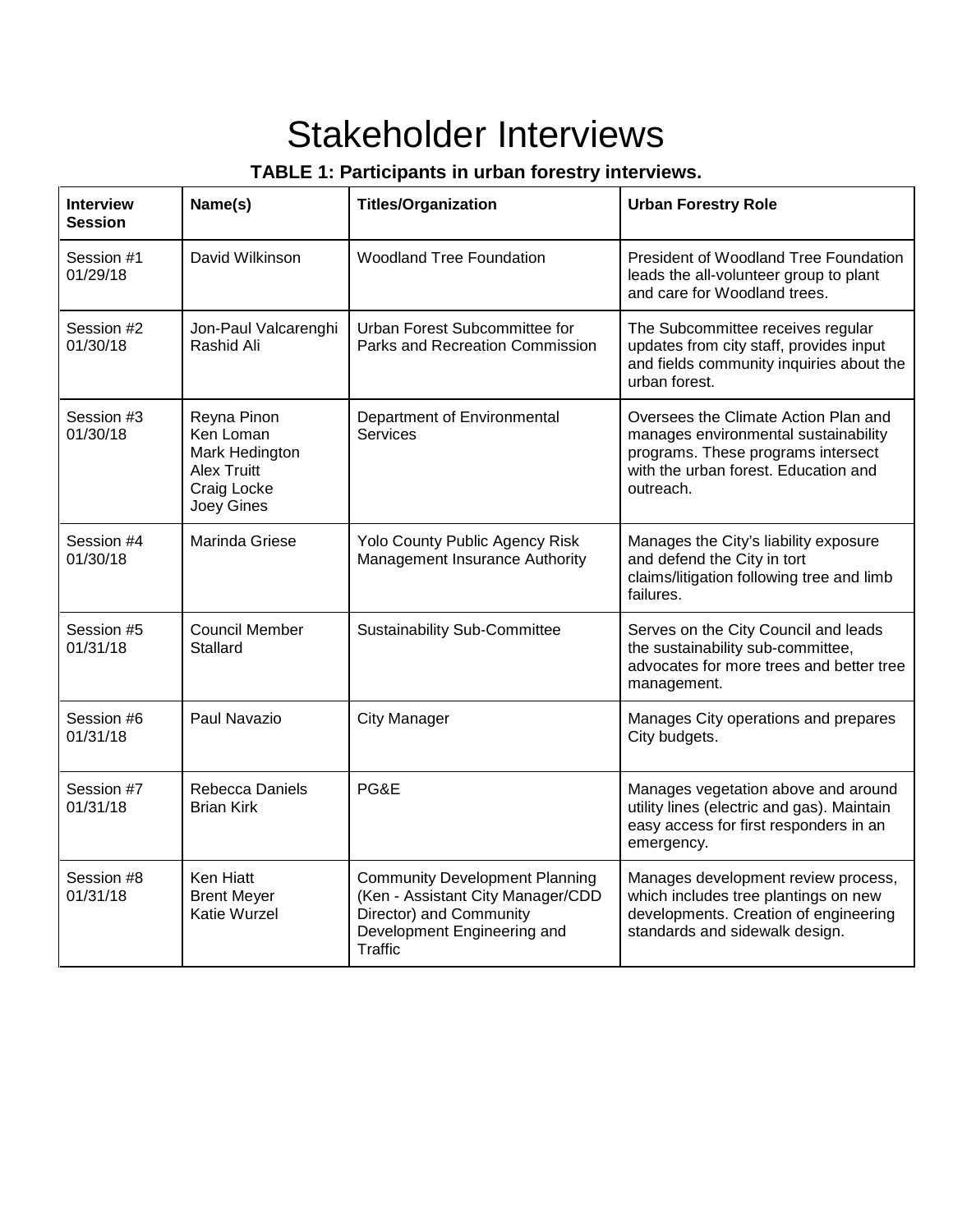#### **1. Please describe your role and responsibilities for planting and/or managing community (public) trees.**

**AND**

#### **2. Please describe your role or your department's in the preservation of trees and canopy on public and/or private property.**

Participants represented the diversity of individuals affecting change in Woodland's urban forest. These individuals engage the urban forest within three broad categories:

**Tree Managers** - People who plant, care for, work around, and remove trees. **Tree Policy Makers** - People who establish or administer city policies related to trees. **Tree Champions** - People who advocate for trees within the Woodland community.

In all cases, there was found to be some overlap within these categories. It was common amongst most participants to have had experiences with tree management, tree policy discussions, and tree advocacy.

#### **3. What are the biggest challenges for your team related to Woodland's public trees?**

**Management** - Among those who manage trees, participants talked about the challenges associated with Woodland's tree maintenance cycle as a most urgent concern. Woodland has a stated policy of a 7-year maintenance cycle for public trees. However, they currently operate on an approximately 9 to 10-year maintenance cycle. Most trees are maintained via block pruning, conducted by contractors (WCA).

Tree managers reported another large challenge was the preservation of existing trees and growth of newly planted trees to maturity during drought periods. Concerns discussed included the changing climate with increased temperatures, increased drought frequency, and increased storm event intensity. Stakeholders were also concerned that the emphasis on preservation and expansion of canopy might be implemented without establishing proper long-term tree care operations.

Conflicts between trees and utilities were reported among several stakeholders. Tree roots can cause blockage in the sewer collection system, occasionally leading to sanitary sewer overflows which are a big challenge for collections system operators. Root intrusion can prevent and hinder reactive maintenance. In addition to concerns about trees conflicting with above and below ground utilities, stakeholders also expressed concerns about visibility of signs and corridors. Utility managers and Woodland Tree Foundation managers were concerned that the right trees were not being planted in the right places.

**Policy Makers** - Participants say their biggest challenges are community involvement and funding. Public trees in the park strips in front of single-family homes are watered by the resident who owns or rents a house at the adjacent property. This presents a challenge as they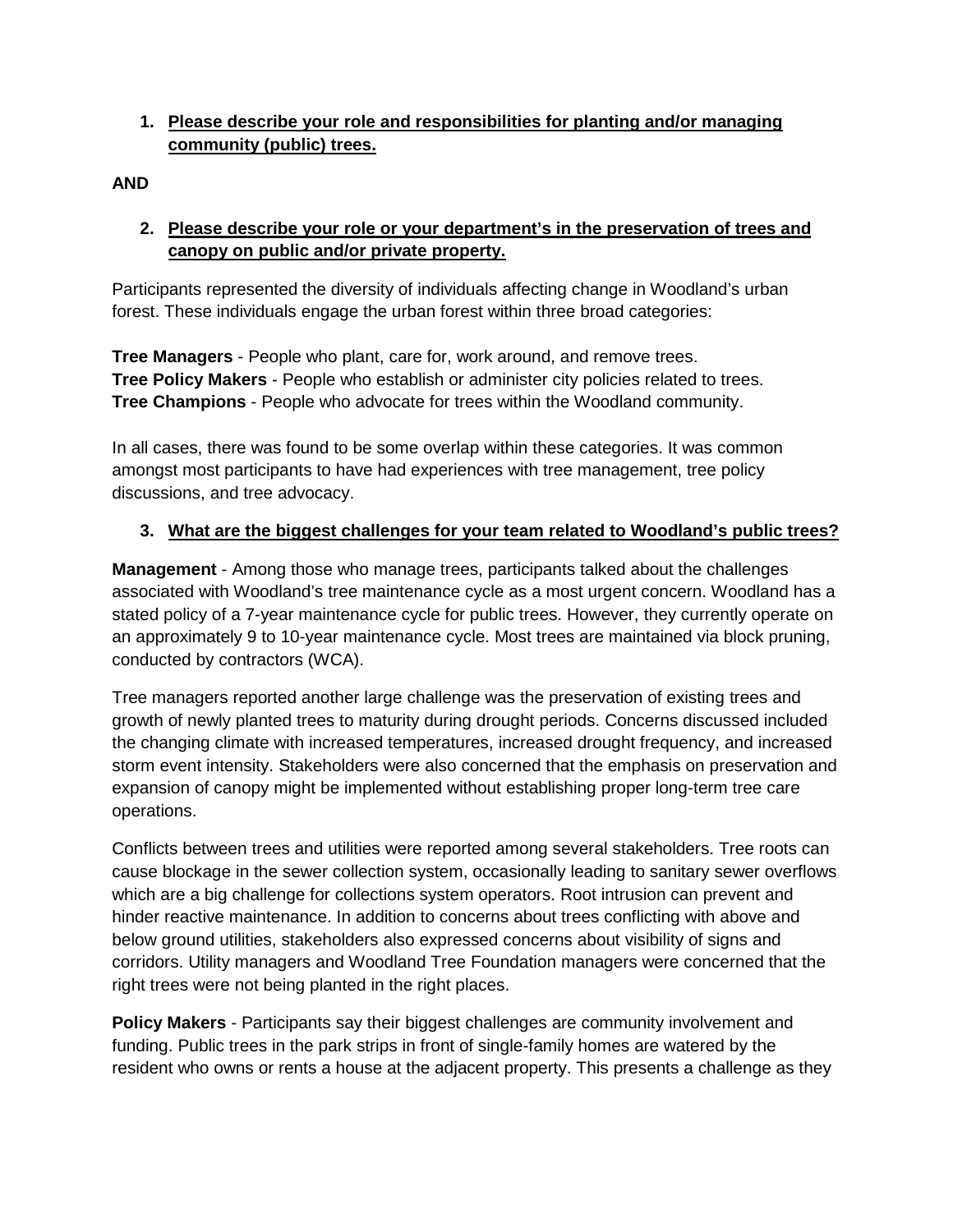may be watering the tree incorrectly. Increased community involvement and education will mitigate this issue.

Budget restrictions were a concern, especially with an aging urban forest where older trees may not have the benefit of current pruning techniques and latest industry knowledge. Stakeholders expressed concerns about a sustainable budget, the adequate allocation of personnel, and the uncertain future grant support from CAL FIRE and other sources.

Related to the management of trees near utilities and signs, policy makers reported challenges with trees and tree locations. There is a disconnect where trees are located on site plans and where they are eventually planted in reality. Careful consideration should be taken when choosing the types of trees and planting locations in order to avoid initial or future infrastructure maintenance and repairs.

The City's insurance provider reported a direct correlation in an increase in claims where trees have been permitted to fall outside of a seven-year pruning cycle.

**Tree Champions** - Multiple participants thought a major challenge was the age demographics of the volunteer workforce. Most of the Woodland Tree Foundation volunteers were reported to be retired. The development and growth of the city has reduced the size of the urban forest. In addition, climate change may be forcing a change in the character of the urban forest, which is primarily seen as conifer dominant forest. The Woodland Tree Foundation reported that they need to get younger and more diverse volunteers to train tree leaders for the future.

#### **4. What will be the biggest challenges facing Woodland's community forestry program over the next 10 to 20 years?**

**Management** - Those individuals responsible for the maintenance of trees emphasized the need for sustainable funding and appropriate labor to care for trees. Stakeholders were also concerned about establishing best tree care practices and community education.

**Policy Makers** - Need for emphasis on trees in construction/development/redevelopment and ensuring these trees do not create utility/signage conflicts. Policy makers also reported the need for a sustainable funding mechanism to care for trees. Irrigation, maintenance, and threats were concerns for younger trees. Another challenge is preserving the health of existing trees and growing newly planted trees to reach maturity during drought periods and in a changing climate.

**Tree Champions** - Similar to tree-managers, these stakeholders reported the biggest challenges to be a sustainable budget, the adequate allocation of personnel, grant support, and public education.

Short-term challenges and opportunities identified included:

- Cyclical Pruning
- Planting the right tree in the right place
	- Removing trees that are incompatible with power lines, roads, sidewalks
	- Establishing compatible species within Woodland's urban forest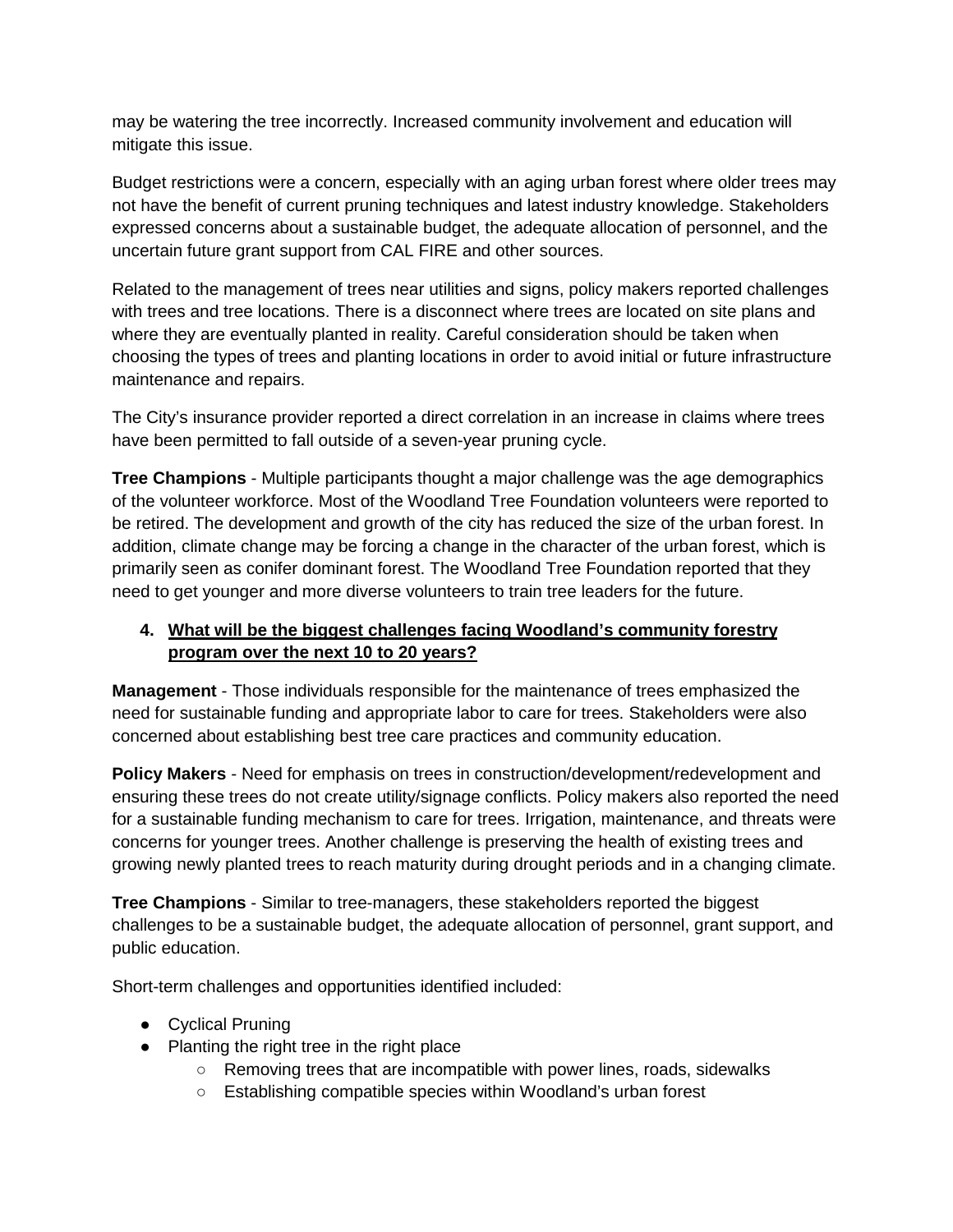- Replacing trees that have reached the end of their natural life with better suited or more resilient trees
- Proactive communication with stakeholders
- Stump removals are slow, which also slows replacement planting
- Many trees in newer subdivisions are not surviving
- Utilities owners should be included in review process where utilities and project/trees with potential conflicts are involved
- Need a better species palette for street trees, park trees, and city facility trees
- City water has recently changed from well water to Sacramento River water

Long-term challenges and opportunities identified included:

- Managing the infrastructure issues in a growing community with limited resources
- Ongoing education of the community / City staff
	- Right Tree Right Place
	- Proper Tree care
- Staying on course for the 7-year pruning cycle which will lower city liability exposure
- Possibility of a Park District to provide long-term funding
- Youth engagement to take over volunteer work for the next generation of tree volunteers
- Continued relationship with CAL FIRE and other external grant sources
- Existing Tree Maintenance Zones do not make sense anymore due to changing tree counts
- Need to verify locations for trees during development to ensure they are planted in the right place
- To reduce liability exposure the city needs to maintain tree inventory
	- Tree inspections need better notes, formatting, and best management practices
		- Describe exact location/issue
		- TRAQ requirements
- Regional partnerships provide opportunities for economy of scale
- Underground utilities are desirable where possible

#### **5. With regard to the existing Approved Tree List, are there species that should be added or removed from the current palette? Why?**

Stakeholders reported that the city arborist was interested in planting additional tree species. In part because of the Woodland's new water source.

Primary concerns for approved tree species focused on four themes:

- Compatibility with utilities
- Minimal maintenance needs
	- Add a "water use" category for trees
- High environmental benefits
	- Shade
	- Carbon Storage
	- Stormwater Management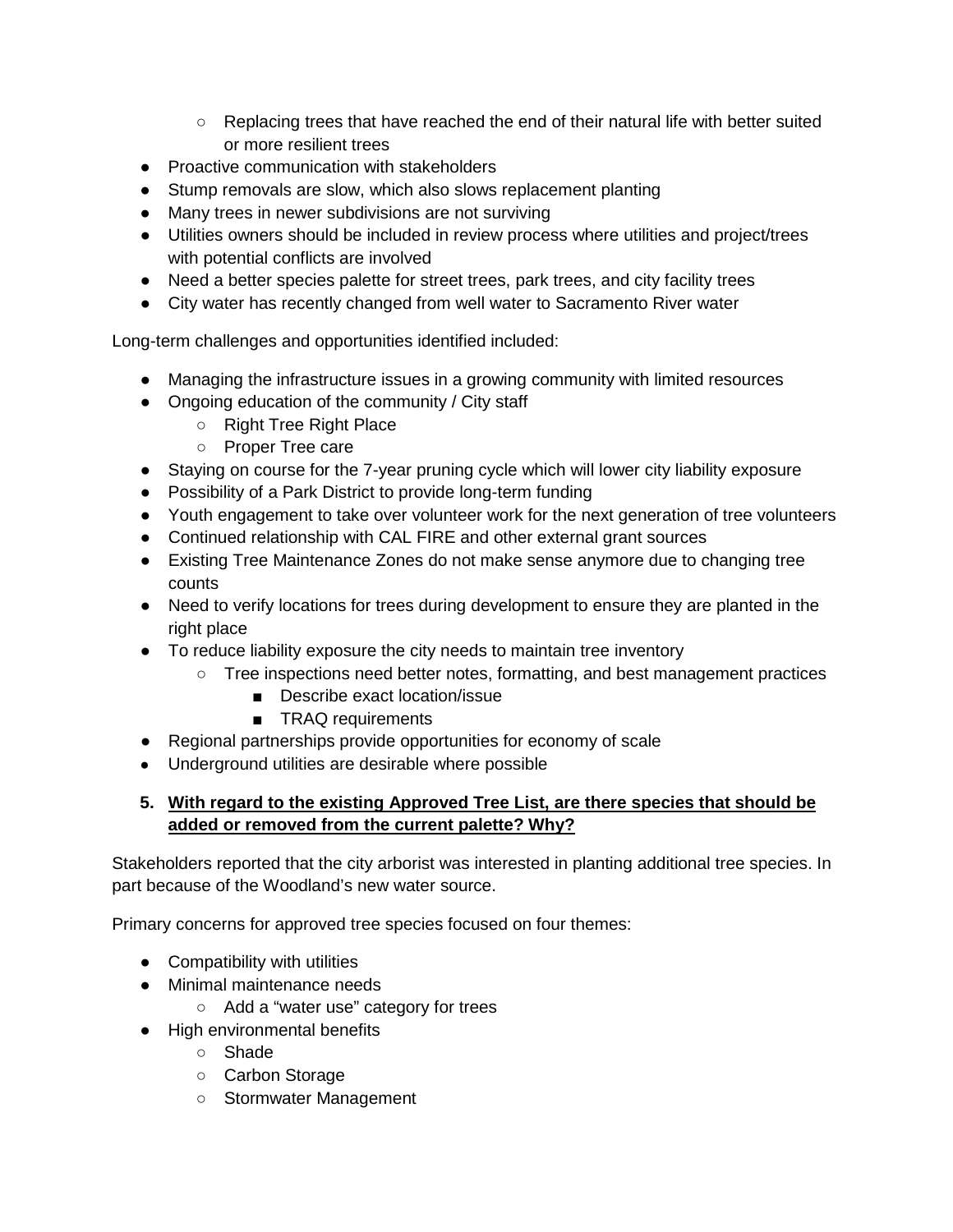- Native/Well Adapted
	- Present
	- Future (climate change)

Trees that stakeholders identified as troublesome included:

- Mulberry
- Willow
- Aristocrat pear

Trees that stakeholders identified as desirable included:

- Linden
- Tulip tree
- Chinese Pistache
- Valley Oaks
- Sycamores

#### **6. What type(s) of outreach or education programs are most effective for engaging the community?**

Stakeholders emphasized that elected officials are an additional audience that should be continually addressed. Further, real estate organizations should be educated on the dollar value enhancements associated with trees on private property.

Stakeholders reported that print outreach was the least effective method. More effective methods included:

- Tabling at community events
- Social media
- Radio advertising
- Door to Door outreach

Stakeholders reported events that were family-friendly were among the best attended:

- Getting parents interested in trees through their children, thus, through educational programs through the schools.
- Family-friendly events (kids welcome/kid activities)
- Tree plantings at local schools

Other effective events and types of outreach that were found to be effective included:

- Arbor day celebration
- Community tree planting
- Classes on tree maintenance
- Rebates/providing services
- Brief door-to-door education
- Presentations to community organizations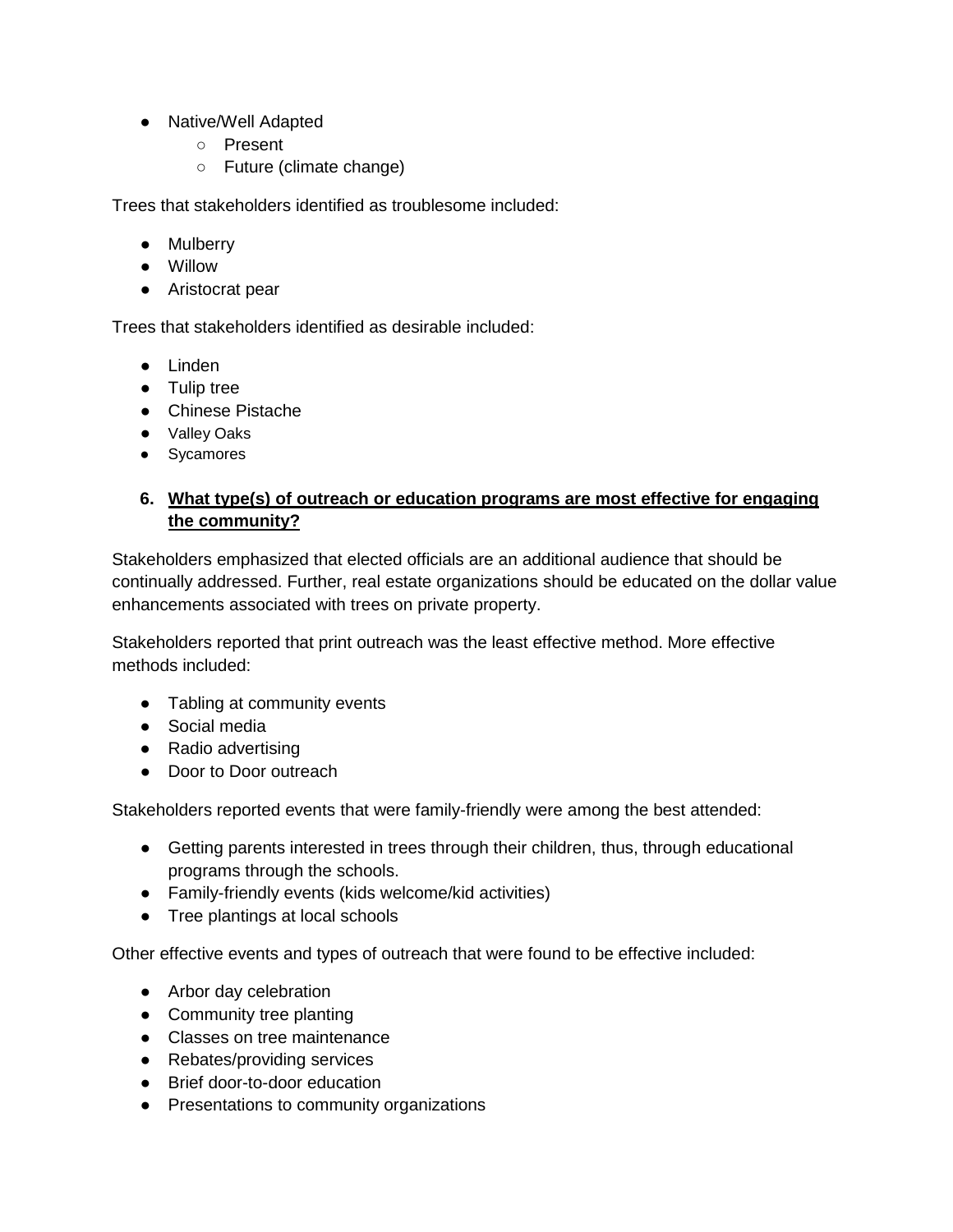- Collaborating with volunteer/service groups
	- "Water Wise" workshops

Programs directed at service groups and schools are most effective. Planting trees is one of the best ways to give back to your community, not just for now, but for years to come. The value of every tree increases year-by-year.

#### **7. What benefits of trees are most important to you, and which do you think are most important to residents in Woodland?**

**Management** - Those individuals responsible for the maintenance of trees emphasized shade and beauty as the most important benefits. These individuals also reported the related benefits of cooling the nearby area, providing habitat to wildlife, and softening the urban environment.

**Policy Makers** - Those individuals managing trees emphasized the benefits outlined in the City's 2035 Climate Action Plan:

- Building shade reducing indoor heat and energy demand for air conditioning.
- Pavement shade reducing the "heat island" effect and energy demand for vehicle and building air conditioning.
- Insulation serving as windbreaks, reducing the movement of outside air into interior spaces and conductive heat loss.
- Transpiration converting moisture to water vapor, cooling the air by using solar energy that would otherwise heat the air.
- Carbon sequestration capturing and storing CO2 from the atmosphere.

**Tree Champions** – Tree champions value trees because they; provide the public with benefits to health and wellness, clean the air, store carbon, and increase the walkability of the community. These stakeholders also reported that a vibrant urban forest furthers the Woodland's legacy as the "City of Trees."

#### **8. Please add any additional information that you feel is relevant to the background and development of the Urban Forest Master Plan:**

Stakeholders emphasized that the Urban Forest and Open Space is one of six focus areas of the City's 2035 Climate Action Plan (CAP). Objective I Goal UF-1:

• Developing and adopting an Urban Forest Management Plan (UFMP) aimed at expanding canopy cover from 8.4% to 25% by 2035 with objectives that include greenhouse gas reduction, air quality improvement, energy conservation, stormwater runoff management, and non-interference with utility lines.

Stakeholders again emphasized the importance of funding the urban forest and its care.

Stakeholders reported that there are many mostly vacant parking lots which would benefit greatly from shade trees. Stakeholders suggested replacing some of the pavement with natural pervious surfaces. Stakeholders also recommended that any new development needs to have adequate unpaved areas that will accommodate medium- to large-sized trees.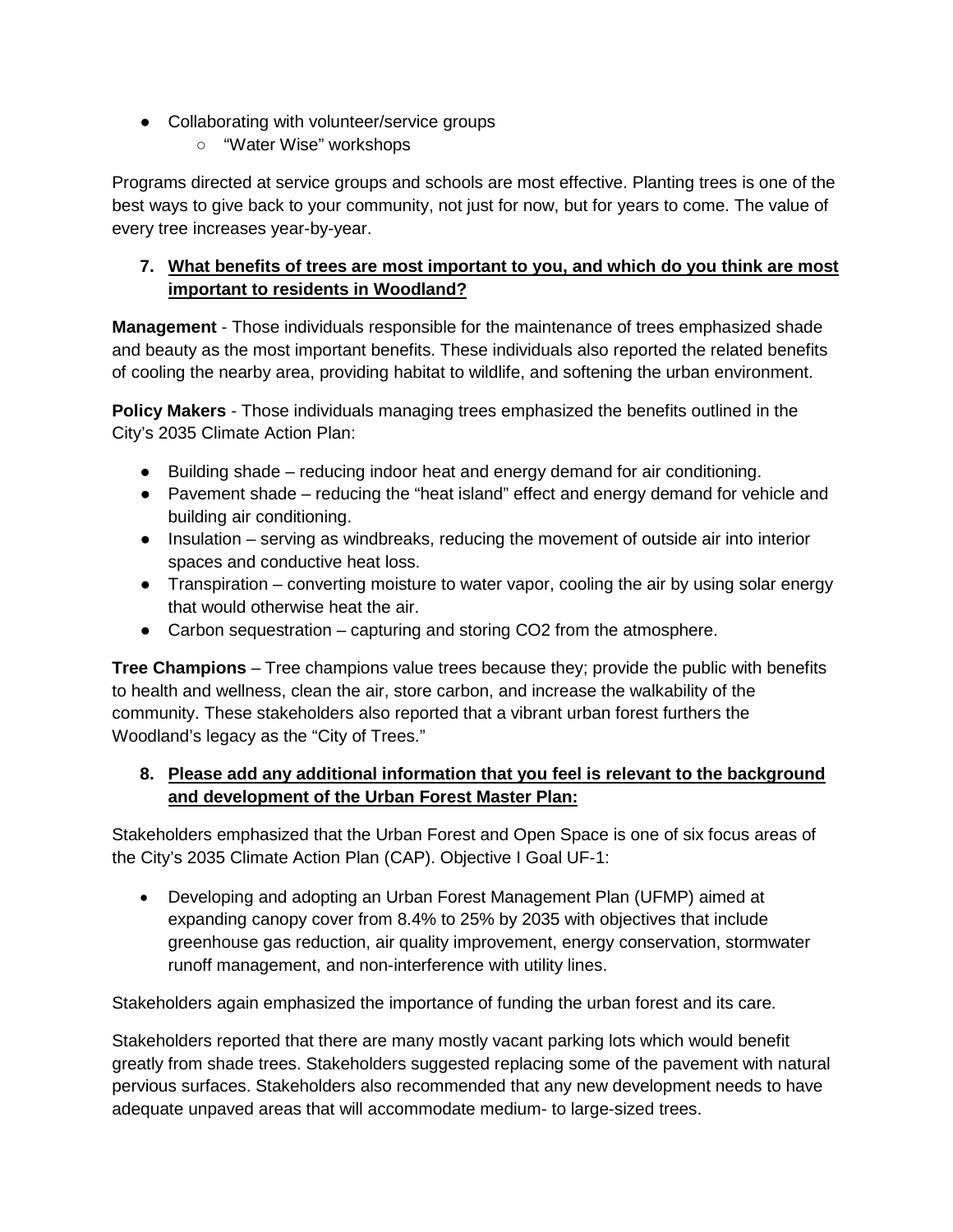● Explore the development of a "pavement management plan" commensurate with our urban forestry plan.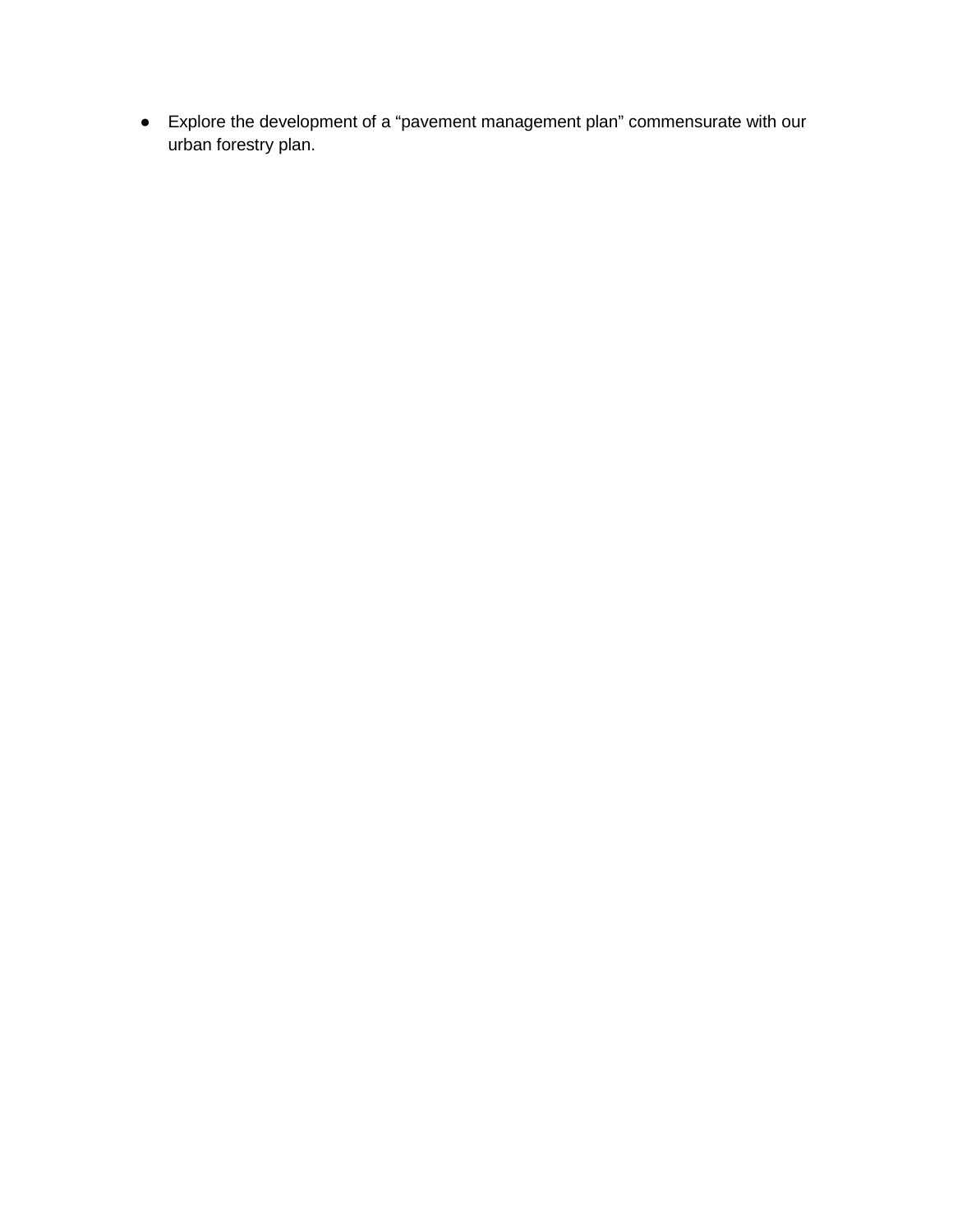# Community Presentation

Attendees were invited to share their thoughts, ideas, concerns and questions on six broad topics. Staff were on hand at each of the six boards to facilitate discussion with attendees and answer questions. Attendees were invited to express their opinions using dots (where green= a positive "vote"/agreement for the suggestion, yellow= concern/hesitation of the suggestion, and red= a negative "vote"/disagreement or dislike of the suggestion). Attendees were invited to use as many dots of each color necessary to express their opinion of each suggestion on each board. In addition, each board provided an area for Additional Suggestions where attendees were invited to write down their thoughts, ideas, concerns, questions on a sticky note and adhere it to the board for other attendees to review and "vote" on, as well.

#### **1. Preferred Outreach**

The most popular types of outreach were brochures and social media. Voting results emphasized that all outreach materials should be bilingual.

| <b>Outreach</b>                      | Green                    | <b>Yellow</b> | <b>Red</b> |
|--------------------------------------|--------------------------|---------------|------------|
| Website                              |                          | 2             |            |
| Bilingual                            | 4                        |               |            |
| Video (Youtube)                      | 1                        | 1             |            |
| <b>Train Tree Care Companies</b>     |                          | 1             |            |
| <b>Workshops / Presentations</b>     | $\overline{\mathcal{L}}$ |               |            |
| Brochure (real estate / water bills) | 3                        |               |            |
| Newspaper / Articles                 | 2                        |               |            |
| Interpretive trails / displays       |                          | $\mathbf{1}$  |            |
| <b>PSAs</b>                          | 1                        |               |            |
| <b>Volunteer Opportunities</b>       | 1                        |               |            |
| Social media                         | 3                        | 1             |            |
|                                      |                          |               |            |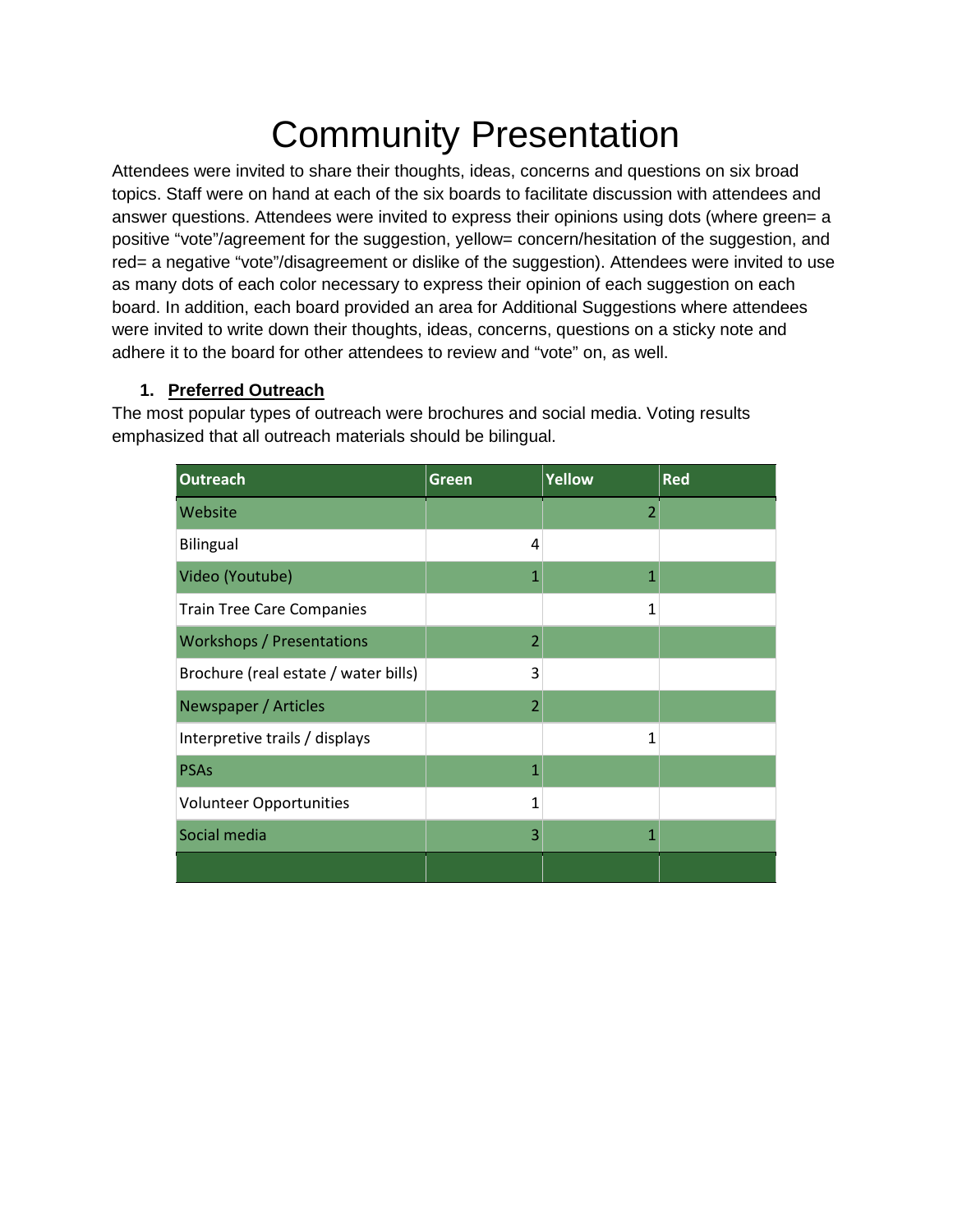#### **2. Desired Canopy Goal**

Votes indicated overwhelming support for a Woodland canopy cover goal of 35%. This figure was a benchmark established by the Sacramento Tree Foundation Greenprint initiative.

| <b>Canopy Cover %</b>    |   | Green Yellow Red |  |
|--------------------------|---|------------------|--|
| 14.5% (Existing)         |   |                  |  |
| 20%                      |   |                  |  |
| 25% (Climate Action Plan |   |                  |  |
| 35% (Greenprint)         | 6 |                  |  |
|                          |   |                  |  |

#### **3. Desired Level of Tree Care**

Votes indicated a strong preference for the moderate level of tree care (plant health care). Votes strongly opposed minimal or no tree care.

| Level of Care                                                                               | Green | Yellow | <b>Red</b> |
|---------------------------------------------------------------------------------------------|-------|--------|------------|
| Minimal (clearance, hazards, reactive)                                                      |       |        |            |
| Plant Health Care (Moderate) (pruning cycle, care for<br>significant trees and populations) |       |        |            |
| None (Keep them natural)                                                                    |       |        |            |
| <b>Best Possible Care</b>                                                                   |       |        |            |
|                                                                                             |       |        |            |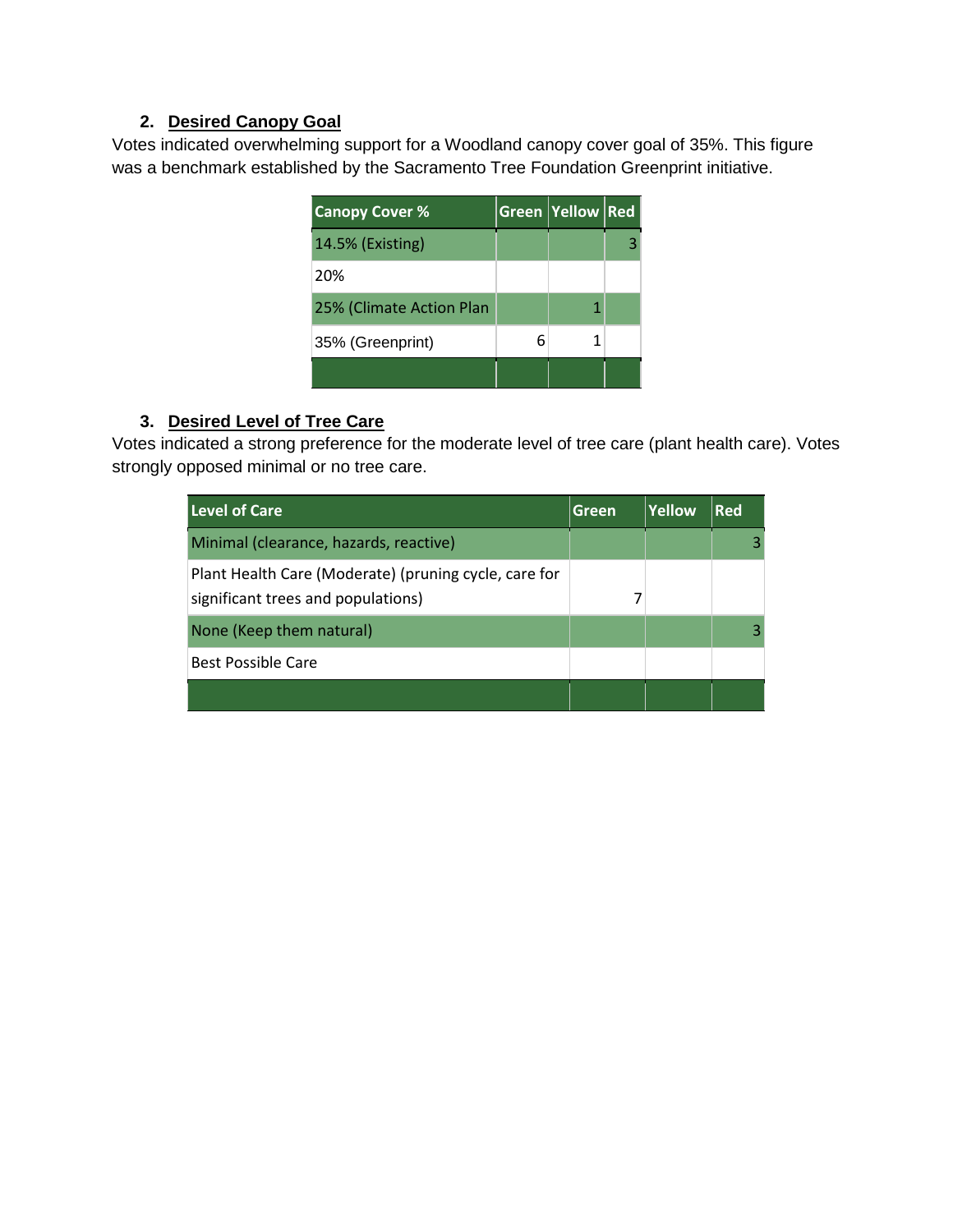#### **4. Support and Location for More Trees**

The votes indicated the most support for the addition of more trees in parking lots and streets / medians.

| <b>More Trees?</b>                   | Green | Yellow | <b>Red</b> |
|--------------------------------------|-------|--------|------------|
| Parks                                |       |        |            |
| Streets / Medians                    | 3     |        |            |
| <b>Parking Lots</b>                  | 4     | 1      |            |
| Commercial / Industrial (District 4) | 1     | 1      |            |
| Private Property / Residential       | 1     |        |            |
| <b>Railroad Row</b>                  |       |        |            |
| <b>No More Trees</b>                 |       |        | 5          |
| Interpretive trails / displays       |       | 1      |            |
|                                      |       |        |            |

#### **5. Protection for Trees on Private Property**

Support for tree protection on private property varied. 2 votes were cast to strongly support tree protection on private property, but 5 votes were cast to strongly oppose those tree protections.

| <b>Protection for Trees on Private Property</b> |   | <b>Green Yellow Red</b> |  |
|-------------------------------------------------|---|-------------------------|--|
| <b>Strongly Support</b>                         | 2 |                         |  |
| Support                                         |   |                         |  |
| Neutral / Not Sure                              |   |                         |  |
| Commercial / Industrial (District 4)            |   |                         |  |
| Opposed                                         |   |                         |  |
| <b>Strongly Opposed</b>                         |   |                         |  |
|                                                 |   |                         |  |